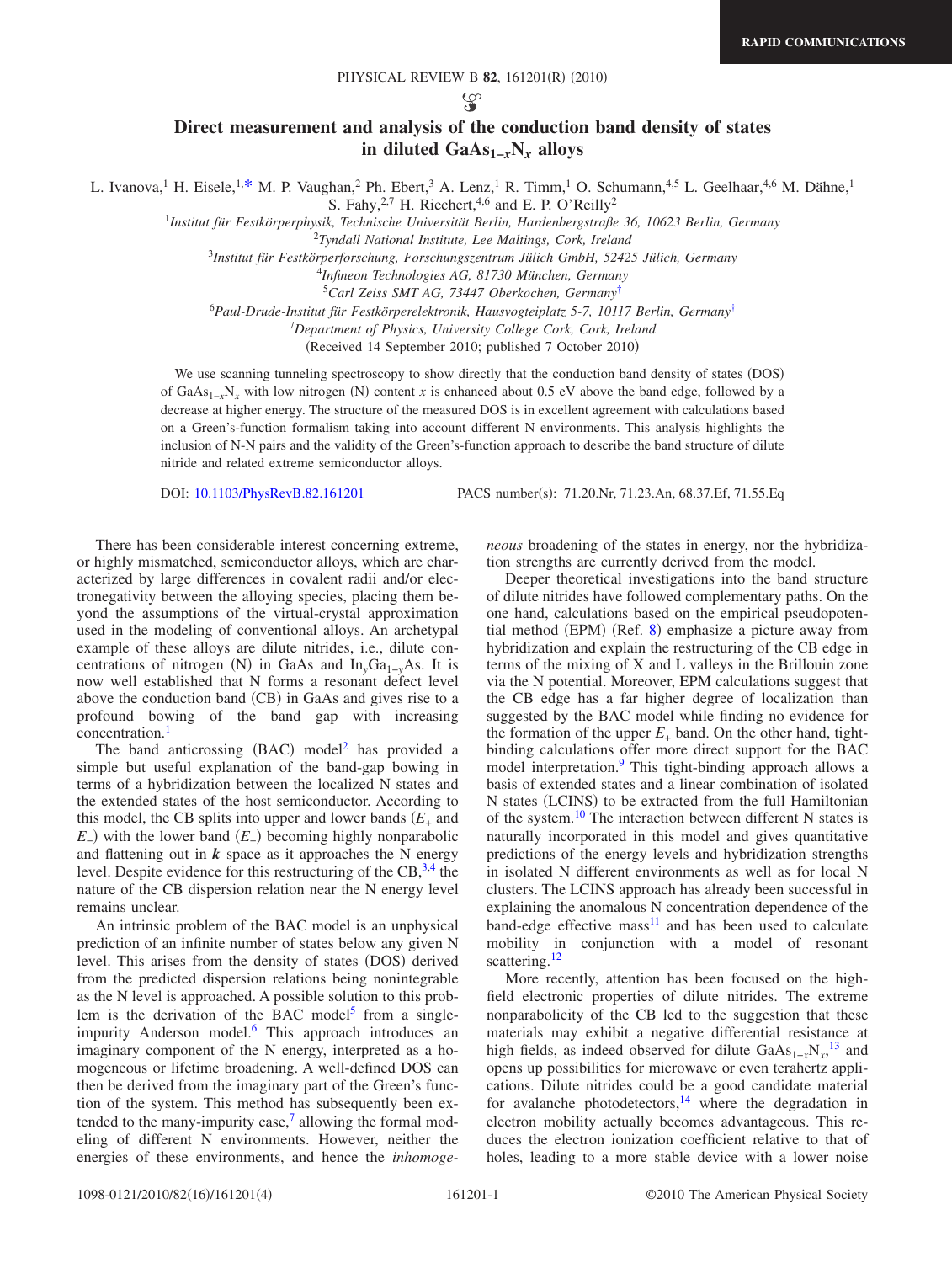factor. Such applications will depend crucially on the true nature of the CB states as one moves up in energy toward the N energy level and possible transmission to the higher mobility band above.

In the present work, the DOS in a dilute nitride  $GaAs_{1-x}N_x$  sample as the archetypal example of such alloys is determined experimentally using cross-sectional scanning tunneling spectroscopy (XSTS). The measured DOS is modeled theoretically using the Green's-function framework in conjunction with LCINS calculations for the energy levels and hybridization strengths of the different N environments. Using the Green's-function model for a single impurity alone qualitatively reproduces the observed trends in the DOS near the N energy level but requires an arbitrary broadening far in excess of the predicted homogeneous broadening to fit the data. Incorporating disorder by using the calculated LCINS energy parameters removes this arbitrariness and produces an excellent fit to the experimental data while allowing us to identify observed features in the spectra associated with particular N environments. These environments are observed directly via cross-sectional scanning tunneling microscopy (XSTM), confirming the random distribution of N sites assumed in the LCINS model.

For the XSTS and XSTM investigations we used a 15 nm-thick layer of GaAs<sub>1-*x*</sub>N<sub>*x*</sub> with a nominal N concentration of *x*=0.012 within a pure GaAs matrix, grown by molecularbeam epitaxy as described in Refs. [15](#page-3-16) and [16.](#page-3-17) Such a thick  $GaAs_{1-x}N_x$  layer can be assumed to exhibit bulklike behavior. Two-dimensional effects can be neglected, except a small biaxial strain with respect to the underlying GaAs lattice of −0.25%. The XSTM and XSTS measurements were performed using a home-built microscope with an RHK SPM 1000 control unit. Electrochemically etched tungsten tips cleaned *in situ* by electron bombardment were used. The samples were cleaved along the (110) crystal plane in ultrahigh vacuum  $(p<10^{-8}$  Pa).

Figure  $1(a)$  $1(a)$  shows an overview filled-state XSTM image of the GaAs<sub>1-*x*</sub>N<sub>*x*</sub> layer acquired at a sample voltage *V*=−2.5 V. At this polarity, the bright lines along  $\left[710\right]$  direction represent the filled dangling bonds of topmost arsenic (As) atoms of the GaAs(110) surface.<sup>17[,18](#page-3-19)</sup> In addition, dark spots of the size of one atom can be observed within the As rows [marked by gray (yellow) circles]. Figure [1](#page-1-0)(c) shows a high-resolution XSTM image of such a dark spot. A height profile across such a dark spot [taken along the (red) dashed line in Fig.  $1(c)$  $1(c)$ ] shows the presence of a filled dangling bond at this arsenic lattice site, as shown in Fig.  $1(d)$  $1(d)$ . The presence of such a dangling bond is consistent with an N atom, being inward relaxed due to its shorter backbonds, in agreement with theoretical *ab initio* calculations.<sup>19</sup> This appearance of N atoms in the topmost layer of the  $GaAs(110)$ surface provides a distinction from As vacancies, $20$  which also appear as dark spots but at which no dangling bond is present [blue line in Fig.  $1(d)$  $1(d)$ ]. The dark spots with the inward relaxed dangling bonds were counted directly from the  $XSTM$  images<sup>16</sup> and their average concentration was determined to  $(1.2 \pm 0.1)\%$ . This concentration is in excellent agreement with the nominal N concentration, corroborating the above identification of the individual N atoms in accordance with Refs. [16](#page-3-17) and [21.](#page-3-22)

<span id="page-1-0"></span>

FIG. 1. (Color online) (a) Filled-state overview XSTM image of the GaAs<sub>1−*x*</sub>N<sub>*x*</sub> layer with  $x=0.012$ , measured at  $V=-2.5$  V and *I*  $=140$  pA. Single N atoms in the topmost layer of the GaAs $(110)$ surface are indicated by gray (yellow) circles. The gray (green) ellipse highlights two N atoms in adjacent atomic rows. (b) Filledstate XSTM image of an agglomeration of N atoms, measured at *V*=−2.5 V and *I*=140 pA. (c) High-resolution image of one single N atom, measured at *V* = −3.7 V and *I* = 88 pA. (d) Height profile of the GaAs(110) surface with a single N atom at an arsenic lattice site  $(N_{As})$  [(red) solid line], measured along the (red) dashed line in (c). Note the presence of a dangling bond at the N related position (0). For comparison, a profile through an arsenic vacancy-defect complex  $(V_{As} - X)$  at the (110) surface of a GaAs substrate is shown as (blue) dashed line. The anion-related dangling bond is missing.

The N atoms were not found to be homogeneously distributed. Occasionally, local pairs of N atoms in neighboring atomic rows occur [gray (green) ellipse in Fig.  $1(a)$  $1(a)$ ]. In addition, also larger agglomerations of N atoms occur, as visible in Fig.  $1(b)$  $1(b)$ . Although only every second  $(001)$  plane appears as an atomic row in XSTM images of zinc-blende  $(110)$  surfaces,<sup>17</sup> these observations indicate the existence of close neighbor N pairs and other agglomerations.

In the layer shown in Fig.  $1(a)$  $1(a)$ , current-voltage spectra *I*-*V*- as well as differential conductance-voltage spectra  $\left[\frac{dI}{dV} - V\right]$  were measured using the variable gap mode.<sup>22</sup> From this data the normalized differential conductance  $\left(\frac{dI}{dV}\right)/\left(\frac{\overline{I}}{V}\right)$  is determined,<sup>23</sup> which is approximately proportional to the local DOS (LDOS). The resulting normalized differential conductance spectrum as a function of voltage or corresponding energy is shown as blue circles in Fig. [2.](#page-2-0) As a reference,  $\frac{dI}{dV}$ / $\frac{I}{V}$  were also taken at the GaAs layers beside the 1.2% N containing layer. During growth of these layers the radio-frequency nitrogen plasma source was already burning, resulting in an ultradilute N contamination of the GaAs even if the shutter in front of the plasma source is closed. In accordance to this, in these layers we could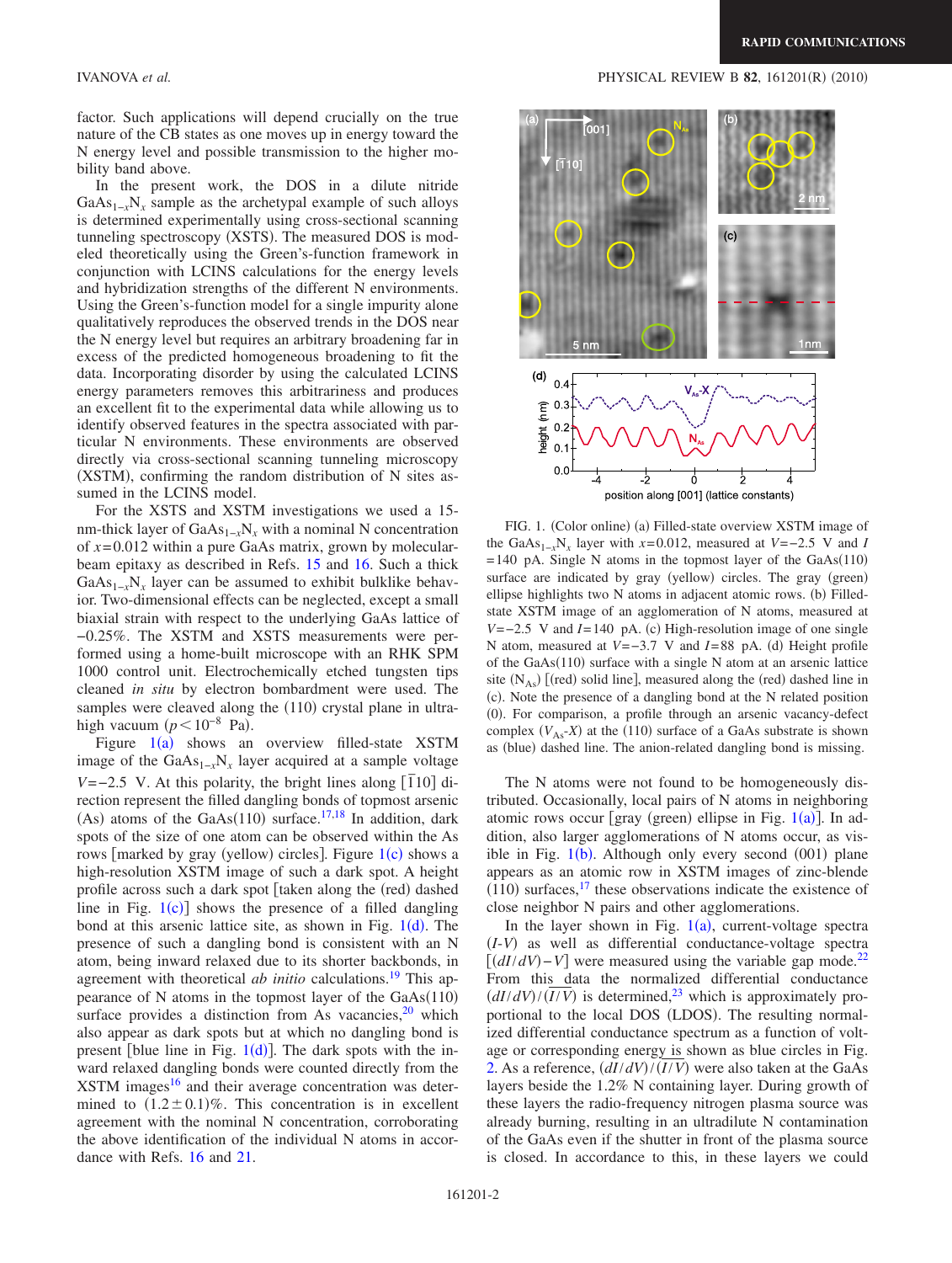<span id="page-2-0"></span>

FIG. 2. (Color online) (a) Normalized differential conductance  $\left(\frac{dI}{dV}\right) / \left(\frac{I}{V}\right)$  spectrum of GaAs<sub>0.988</sub>N<sub>0.012</sub> [(blue) circles, left and top axes. DOS calculated using the LCINS model for  $x=0.012$ with extrinsic thermal and modulation broadening incorporated [(red) solid line, marked calc., right and bottom axes]. (b) Same as (a) but magnified to highlight the conduction band states. In addition, the (purple) dashed line shows the calculated DOS without the extrinsic broadening. The peaks in the differential conductance spectrum in (a) (marked by black arrows) correspond with the states arising from single  $N$  atoms  $(N)$  and pairs of  $N$  atoms  $(N-N)$  in the DOS in (b). For comparison the  $\left(\frac{dI}{dV}\right) / \left(\frac{I}{V}\right)$  spectrum of  $GaAs(N<sub>0.001</sub>)$  is shown [(gray) triangles], in (b) together with the unbroadened calculated DOS for pure GaAs [(cyan) dotted line] and 0.1% N containing GaAs [(green) dashed-dotted line].

observe an N content of about 0.1%[.16](#page-3-17) One *I*-*V* spectrum taken at such a region is also shown in Fig.  $2$  [GaAs( $N_{0.001}$ ), (gray) triangles] as reference.

The measured normalized differential conductance spectrum exhibits a clear band gap between the valence band (VB) maximum  $(E_V \equiv 0 \text{ eV})$  and the conduction band minimum  $(E_C)$ . This band gap is about 1.2 eV wide, i.e., about 0.25 eV smaller than the fundamental band gap of GaAs  $(1.43$  eV at  $T=300$  K). Moreover, two additional signatures above  $E_C$  at energetic positions of about 1.4 and 1.6 eV are visible in the spectrum, as marked by black arrows. Furthermore, between energies of about 1.8 and 2.3 eV a reduced but nonzero differential conductance is observed. This observation is not in agreement with a second band gap, as would result from the BAC model between  $E_V + 1.6$  and  $E_V$ +1.8 eV. Finally, the Fermi energy is approximately in the midgap position  $(E_F = E_V + 0.68 \text{ eV})$ , in accordance with the

## $(2010)$

intrinsic conditions between the *n*- and *p*-doped cladding layer below and above the N containing layer, respectively. In contrast to these findings, the  $GaAs(N_{0.001})$  spectrum exhibits a band gap of about 1.4 eV and does not show comparable signatures in the conduction band while at the valence band its behavior is very similar to the N containing spectrum. Its spectral characteristics up to 2.0 eV are in good agreement with  $\left(\frac{dI}{dV}\right) / \left(\frac{I}{V}\right)$  spectra measured on pure GaAs.<sup>24</sup>

In order to describe the measured differential conductance spectra, in principle, the Green's-function formalism may be used alone, assuming an arbitrary broadening on the localized N state energy. However, here a more fundamental approach is taken, using the LCINS model, which gives a distribution of N state energies due to their mutual interaction. LCINS state energies and interaction energies as calculated in Ref.  $12$  were used directly in Eqs.  $(21)$  and  $(22)$  of Ref. [7](#page-3-8) to calculate the perturbed DOS without arbitrarily fitting the energy broadening. The nonparabolic GaAs CB parameters were taken from Ref. [25.](#page-3-26)

The (purple) dashed line in Fig.  $2(b)$  $2(b)$  shows the calculated DOS of the lower portion of the CB as derived from the LCINS model. We see that the calculated DOS displays a detailed structure, which we can identify with particular types of N environments. The main signature is a peak around  $E_V + 1.65$  eV corresponding to energy states of isolated N atoms. In addition, a series of smaller peaks around  $E_V + 1.4$  eV is related to states from N-N pairs. These peaks are not present in the reference data from the  $GaAs(N_{0.001})$ region, where only a tiny plateau is visible at about 1.7 eV. This plateau might be related to the small peak in the calculated (unbroadened) DOS for 0.1% of N [(green) dasheddotted line]. Over all, the measured  $\left(\frac{dI}{dV}\right) / \left(\frac{I}{V}\right)$  spectrum is in good agreement with the two almost similar calculated DOS for pure and 0.1% N containing GaAs.

An important point to note is that the calculated DOS shown here results due to the projection of the perturbed states onto the *k* states of GaAs. In other words, the local DOS associated with the isolated N states is excluded. In bulk  $GaAs<sub>0.998</sub>N<sub>0.012</sub>$ , the DOS projected onto these states would be very large in comparison to that projected onto the GaAs host matrix  $k$  states, and should dominate the measured data. However, it can be observed from Fig. [1](#page-1-0) that N atoms on the surface can relax away from the tetrahedral configuration, and it is known that N atoms in the second and third layer below the  $(110)$  surface do also relax.<sup>26</sup> This should eliminate the N resonant states at or near the surface, in a similar fashion to hydrogen passivation of N in hydrogenated samples. $27$  Since the N states are highly localized, they are therefore not probed directly by surface spectroscopy and so do not contribute to the measured LDOS.

In addition to the broadening effects intrinsic to the material as described above, the differential conductance spectrum also exhibits extrinsic broadening effects due to the experimental procedure. On the one hand a thermal broadening occurs due to the finite temperature at which the measurements are carried out. The thermal broadening is given by the full width at half maximum of the derivative of the *Fermi-Dirac* distribution  $\Delta E_{\text{th}} = 2k_B T \ln(3 + 2\sqrt{2}) = 91 \text{ meV}$ at *T*=300 K. On the other hand, a modulation broadening